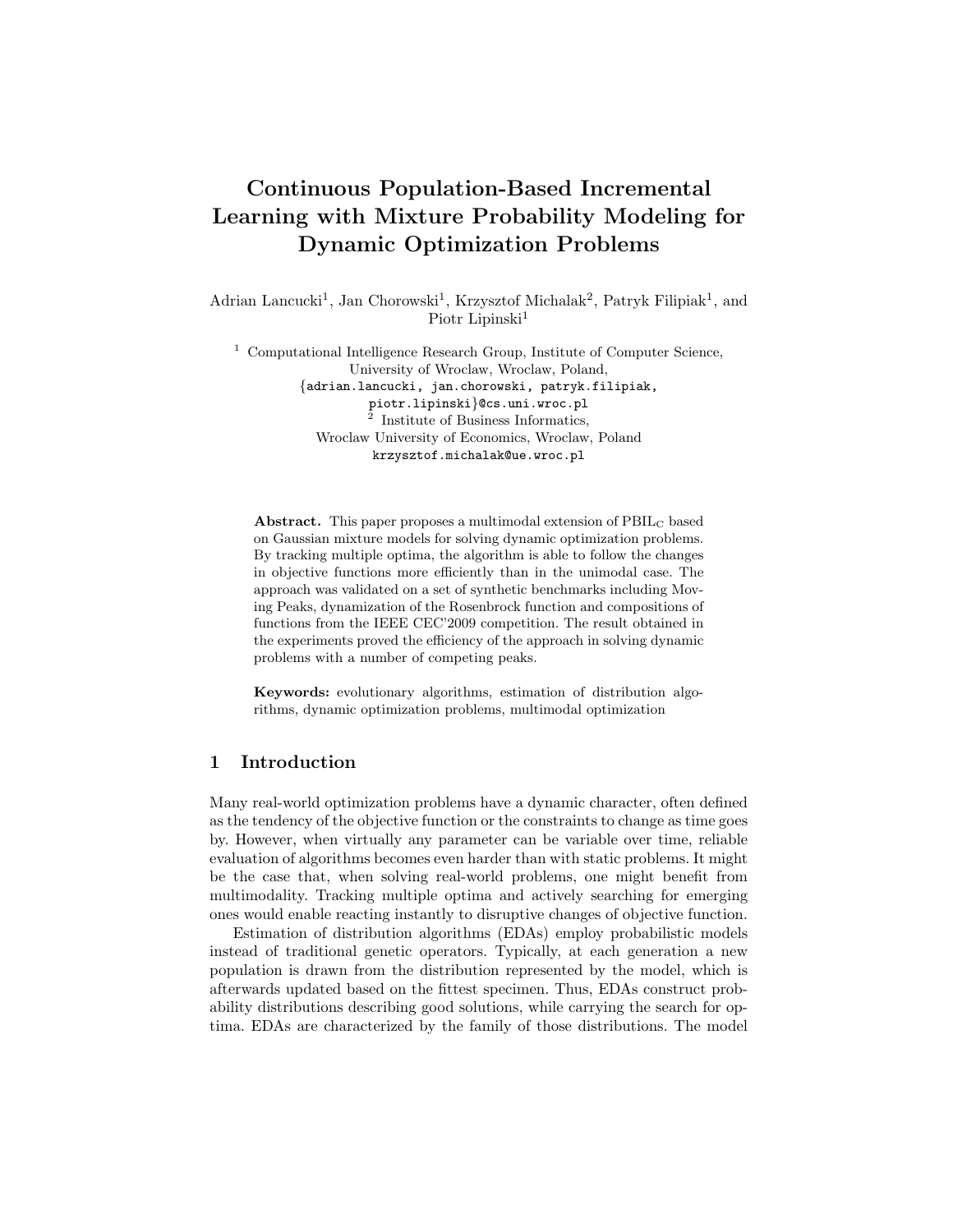can be calculated based on frequency of particular genes [4]. Often, estimation of one-dimensional distributions takes place, as in UMDA [9, 13]. In [14] estimation of two variables has been proposed. More advanced models include: decision trees [18], one- and multidimensional Gaussian models [17, 5], Boltzmann Machines [12], Bayesian Networks [8].

Applications of EDAs to DOPs have been little explored [13, 17]. Yang et al. [15] proposed maintaining diversity in the population by using two probabilistic models; the former optimizes solutions, while the latter is a model with high variance; mechanisms similar to random immigrants were also investigated. In [17] an approach is mentioned that controls the pace of convergence of the population through adjusting the Gaussian model proposed in [16], where the additional model is being activated, when the main model is not able to generate good solutions.

Despite the benefits, EDAs are not yet effective at solving DOPs. Probabilistic modeling techniques are either too simple, ignoring intrinsic dependencies, or too complex for successful estimation of density based on a fairly small population. Conversely, EDAs which take into account dependencies between random variables are usually too computationally demanding to keep up with changes in the objective function. Most of EDAs model unimodal probability distributions, focusing on a particular area of the search space. However, broad monitoring of optimization landscape changes is essential to dynamic optimization.

Recently, there were studies on applications of mixture models, which enable modeling of multimodal distributions, and therefore facilitate solving optimization problems with many similar local optima. This paper proposes a novel approach to solving DOPs with multimodal EDAs.

## 2 Algorithm

Multimodality in an EDA might be promoted by modeling the problem at hand with a mixture model. This publication proposes to employ the Gaussian mixture model; with M modes, pdf of distribution given by the mixture is

$$
p(\boldsymbol{x}) = \frac{1}{M} \sum_{i=1}^{M} \frac{1}{\sqrt{(2\pi)^{d} |\boldsymbol{\Sigma}_{i}|}} \exp\left(-\frac{1}{2}(\boldsymbol{x} - \boldsymbol{\mu}_{i})^{\mathsf{T}} \boldsymbol{\Sigma}_{i}^{-1}(\boldsymbol{x} - \boldsymbol{\mu}_{i})\right),\tag{1}
$$

where  $\Sigma$  is diagonal (elements  $\sigma_{ij}$  are referred to simply as  $\sigma_{ij}$ ). Such distribution is used at every generation to draw the entire population, the model is then adapted to the population based on its fitness.

This paper proposes a new algorithm based on  $\text{PBIL}_C$  [11], Multimodal Continuous Population-Based Incremental Learning ( $MPBIL<sub>C</sub>$ ), for approaching DOPs. In the original work  $PBIL<sub>C</sub>$  has been applied to continuous domains by modeling gene distributions with normal distribution. Proposed extension incorporates mixtures of Gaussians. M models of  $\mathcal{N}(\mu_i, \Sigma_i)$  are maintained at all times, allowing to model sub-populations focused on different local optima, which might become global in subsequent timeslices. Update rules parametrized with  $(\alpha, \beta, \delta, \rho)$ , similar to those in [11], govern updates of  $\Sigma_i$  and  $\mu_i$ :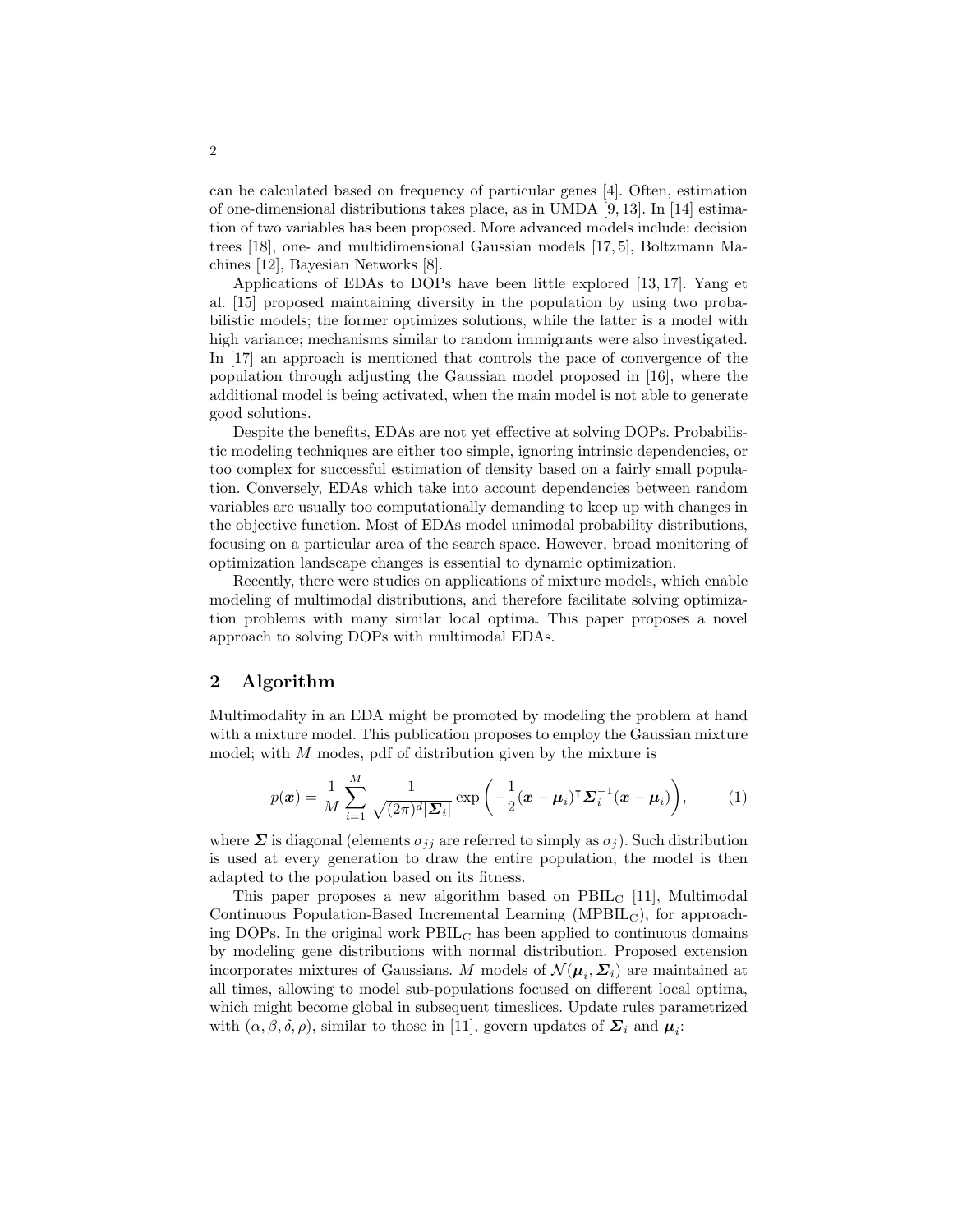$$
\boldsymbol{\mu}_{i}^{(t+1)} = (1 - \alpha)\boldsymbol{\mu}_{i}^{(t)} + \alpha(\boldsymbol{P}_{i}^{1} - \boldsymbol{P}_{i}^{N}),
$$
\n
$$
\boldsymbol{\Sigma}_{i}^{(t+1)} = \max\left(\delta, (1 - \beta)\boldsymbol{\Sigma}_{i}^{(t)} + \beta \cdot \text{stdev}(\underbrace{\boldsymbol{P}_{i}^{1}, \dots, \boldsymbol{P}_{i}^{[\rho \cdot \text{count}(i)]}}_{[\rho \cdot \text{count}(i)]})}\right),
$$
\n(2)

where  $\boldsymbol{P}_i^j$  is the *j*th fittest individual among the ones assigned to the *i*th Gaussian, and  $stdev(\cdot)$  returns a diagonal matrix of standard deviations.

Pseudocode for MPBIL<sup>C</sup> is shown in Algorithm 1. Gaussians are initialized randomly in the search space with  $\Sigma_{init}$ ; with each timeslice, their  $\mu_i$  parameters are maintained while setting  $\Sigma_i$  back to  $\Sigma_{init}$ . During sub-evolution, consecutive populations are drawn at each generation with the underlying Gaussian mixture. After evaluation, each individual is being assigned to the closest Gaussian, and their parameters are being updated. Gaussians are expected to iteratively converge towards Dirac delta function and halt with all  $\sigma s$  equal to  $\delta$ .

| <b>Algorithm 1</b> Pseudocode of the MPBIL <sub>C</sub> algorithm |                                      |
|-------------------------------------------------------------------|--------------------------------------|
| 1: $M \leftarrow InitializeModels(N, \Sigma_{init})$              |                                      |
| 2: while not <i>TerminationCondition</i> do                       | $\triangleright$ For each timeslice  |
| 3:<br>for $t \leftarrow 1$ to $N_{gen}$ do                        | $\triangleright$ Begin sub-evolution |
| $P \leftarrow DrawPopulation(M)$<br>4:                            |                                      |
| EvaluatePopulation(P)<br>5:                                       |                                      |
| if $t \equiv 0 \pmod{t_r}$ then<br>6:                             |                                      |
| Evaluate Models(M)<br>7:                                          |                                      |
| $m_w \leftarrow WorstModel(M)$<br>8:                              |                                      |
| $RandomlyInitializeModel(M, m_w, \Sigma_r)$<br>9:                 |                                      |
| end if<br>10:                                                     |                                      |
| AssignIndividualsToModels<br>11:                                  |                                      |
| $M \leftarrow AdaptModels(M, \alpha, \beta, \delta, \rho)$<br>12: |                                      |
| 13:<br>end for                                                    |                                      |
| $ResearchNodesStdev(\Sigma_{init})$<br>14:                        |                                      |
| 15: end while                                                     |                                      |

Depending on the objective, it is possible for many modes to converge to the same optima. A mechanism of randomly scattering the Gaussians, governed by parameters  $(t_r, \Sigma_r)$  prevents it. We measure the importance of each mixture's component by computing its overlap with other components:

$$
\sum_{j=1}^{M} \exp\left(-\prod_{l=1}^{d} \left(\frac{\mu_i^{(t)}[l] - \mu_j^{(t)}[l]}{\sigma_i^{(t)}[l]}\right)^2\right),\tag{3}
$$

where  $\mu[i]$  denotes *l*th element of  $\mu$ . Every  $t_r$  iterations the Gaussian with the highest overlap with other mixture components is reinitialized in a random search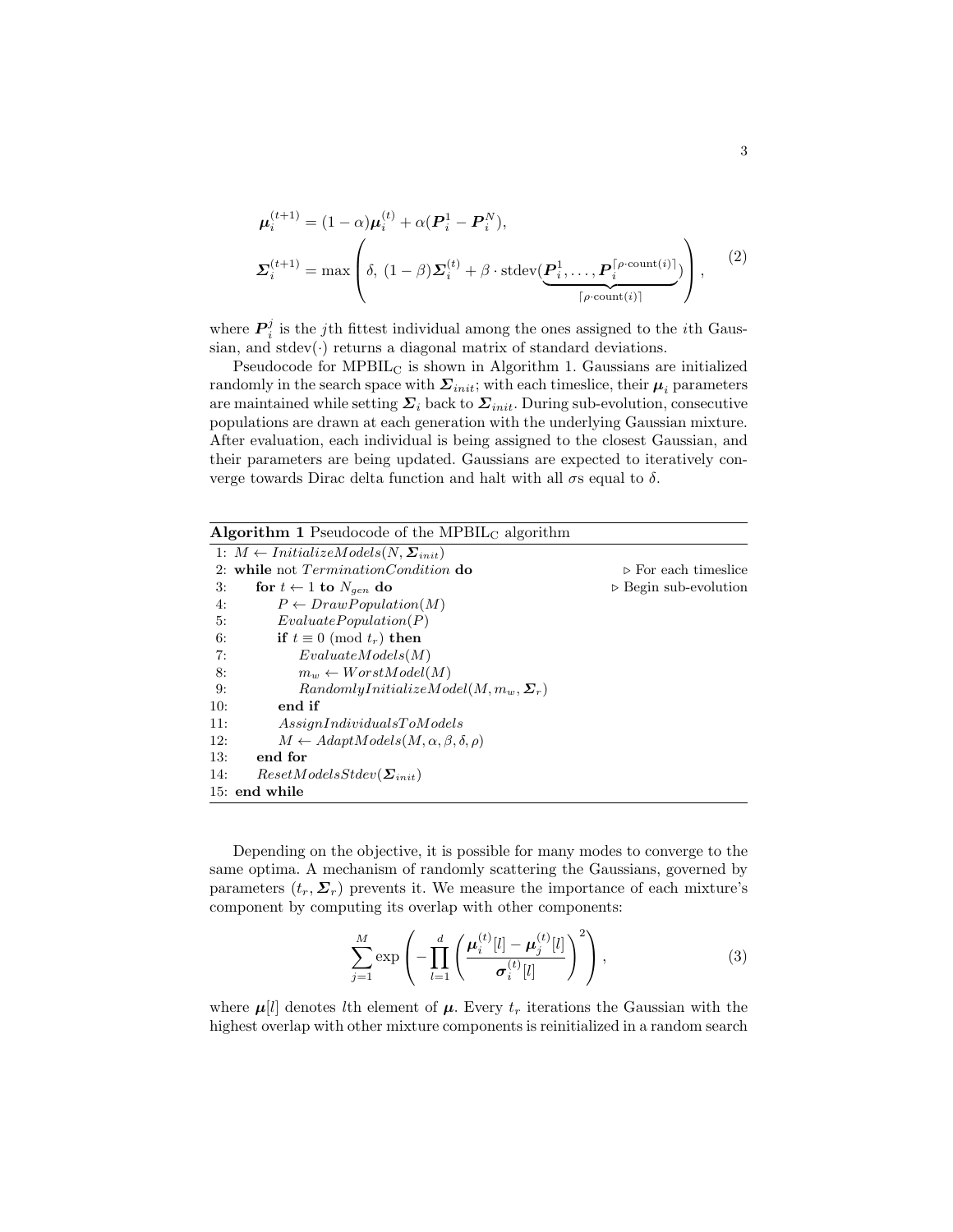space location with  $\Sigma_r$ . Those parameters have to be chosen with care:  $t_r$  should be large enough to allow modes to converge, while  $\Sigma_r$  should reflect the size of the search space. Large values create an adverse effect of scattering individuals across all other Gaussians.

## 3 Validation of the Approach

#### 3.1 Performance Measures

To assess performance of the proposed algorithm, different measures were employed during experiments. Nguyen et al. [7] summarizes various measures for DOPs; not all of them are feasible for EDAs, and some require full knowledge of the objective function (location of optima). The most general ones were chosen, with emphasis on measuring multimodality:

$$
m_1: E_{MO} = \frac{1}{n} \sum_{j=1}^{n} e_{MO}(j) \qquad m_6: P C_{err}^{(t)} = \frac{1}{G} \sum_{i=1}^{G} \frac{\sum_{j=1}^{x_{opt}} e_{rr}^{(t)}}{\# opt}
$$
  
\n
$$
m_2: E_B = \frac{1}{m} \sum_{i=1}^{m} e_B(i) \qquad m_7: err_{best}^{(t)} = \frac{1}{N} \sum_{i=1}^{N} F(best_{EA}^{(t)}) - Min_F^{(t)}
$$
  
\n
$$
m_3: I = \sum_{i=1}^{N} \sum_{j=1}^{P} (x_{ij} - c_i)^2 \qquad m_8: F_{BOG} = \frac{1}{G} \sum_{i=1}^{G} \left(\frac{1}{N} \sum_{j=1}^{N} F_{BOG_{ij}}\right)
$$
  
\n
$$
m_4: explr^{(t)} = \frac{\sum_{i=1}^{N} dist(c_i, i) \times f(i)}{N} \qquad m_9: stab_{F,EA}^{(t)} = \max\{0, acc_{F,EA}^{(t-1)} - acc_{F,EA}^{(t)}\}
$$
  
\n
$$
m_5: acc_{F,EA}^{(t)} = \frac{F(best_{EA}^{(t)}) - Min_F^{(t)}}{Max_F^{(t)} - Min_F^{(t)}} \qquad m_{10}: ARR = \frac{1}{m} \sum_{i=1}^{m} \frac{\sum_{j=1}^{n} [f_{best}(i, j) - f_{best}(i, 1)]}{p(i)[f^*(i) - f_{best}(i, 1)]}
$$

along with peak cover, measuring the number of peaks found at moment t by having an individual within a peak's catchment area. In the experiments, catchment area has been simplified to a  $d$ -sphere. In addition, this paper introduces peak cover error  $(m_6)$  by analogy with avg error of best individual  $(m_7)$ , and exploration  $(m_4)$  by analogy with moment-of-inertia  $(m_3)$  also considering quality of individuals.

#### 3.2 Experiments

Variants of common benchmarks for DOPs were used in the experiments like the Moving Peaks Benchmark (MPB) [2], denoted by  $M_1$ . This paper also introduces dynamization of the Rosenbrock function's generalization, denoted by  $R_1$ :

$$
f_{ros}(\boldsymbol{x}) = \sum_{i=1}^{d-1} ((1 - x_i)^2 + 100(x_{i+1} - x_i^2)^2).
$$
 (4)

For each pair of dimensions  $(i, j)$ , where  $1 \leq i \leq j \leq d$ , rotation angle  $\theta_{ij}$ is drawn from a normal distribution  $\mathcal{N}(0, 0.5)$  to construct a rotation matrix  $R_{ij}(\theta_{ij})$ . Also, translation vector  $(s_1,\ldots,s_d)$ <sup>T</sup> is drawn from  $\mathcal{N}(0,1)$  to construct a translation matrix. The final transformation matrix  $M(t)$  is a product of all  $\binom{d}{2}$  rotation matrices with translation as  $M(t) = R_{12}R_{13} \cdot \ldots \cdot R_{(d-1)d}T$ . Then, the objective function is  $R_1(\boldsymbol{x}, \phi, t) = f_{ros}(\vec{M}(t) \cdot \boldsymbol{x}).$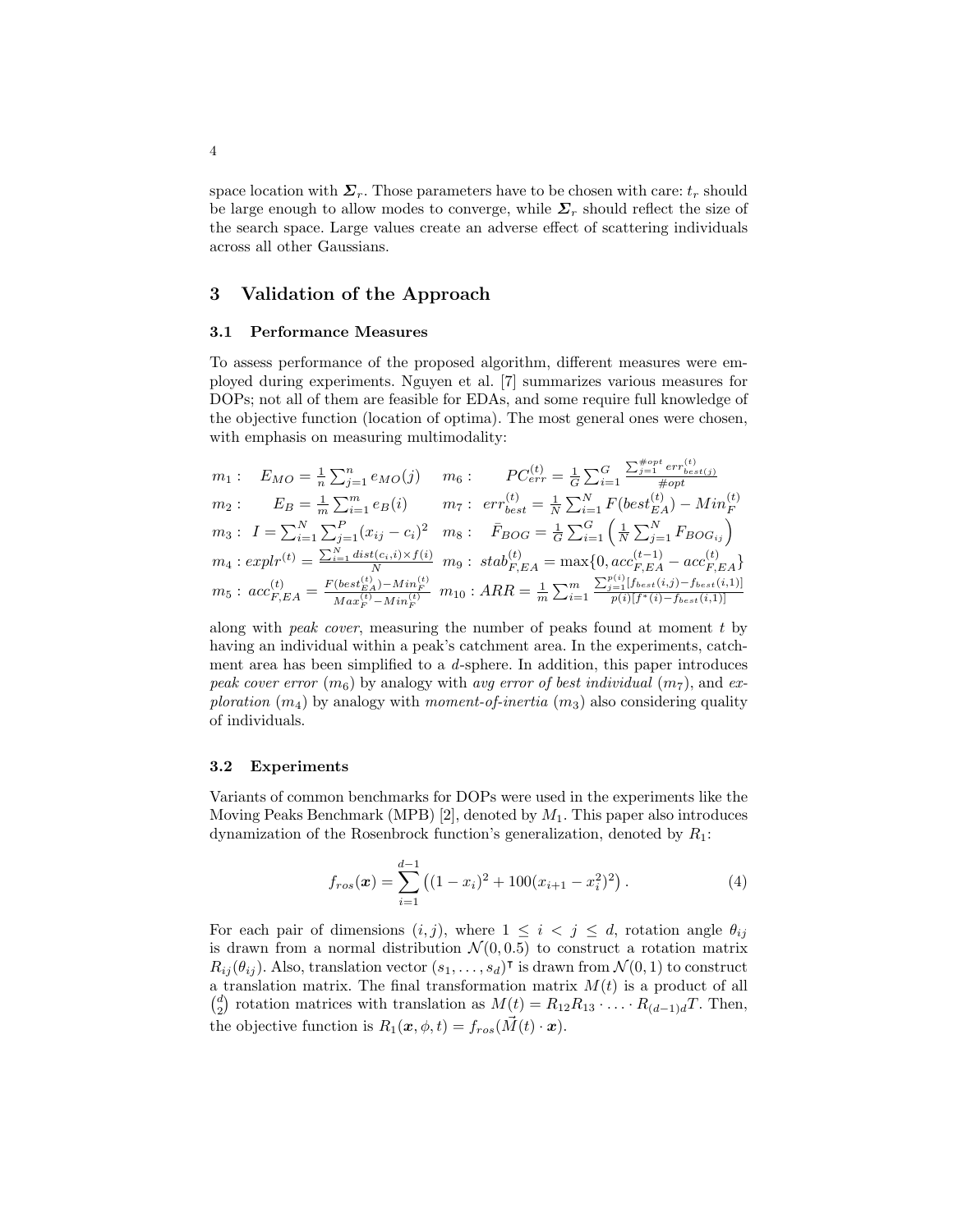To hinder solving problems  $M_1$  and  $R_1$ , their variants have been introduced as  $M_2$  and  $R_2$  with applied cosine noise similar to that of the Griewank function:

$$
M_2^{(i)}(\mathbf{x}, \phi, t) = M_1^{(i)}(\mathbf{x}, \phi, t) - w \prod_{i=1}^n \cos\left(\frac{c_i x_i}{\sqrt{i}}\right),\tag{5}
$$

with  $R_2$  constructed similarly. To compare the raw performance on compositions of popular functions (Sphere, Rastrigin, Weierstrass, Griewank, Ackley), MPBIL<sup>C</sup> has been also tested on IEEE CEC'2009 Competition on Dynamic Optimization [6] problems  $F_2-F_6$ , dynamized using  $T_1-T_6$  change types. Revisions of the benchmark generator have also been present on other similar events.

On  $M_1$ ,  $M_2$ ,  $R_1$  and  $R_2$ , MPBIL<sub>C</sub> was compared with a multimodal adaptation of Separable NES (SNES) [10], similar to Algorithm 1, but using SNES  $\mu$ and  $\sigma$  update rules. Tests on problems  $F_2 - F_6$  with change types  $T_1 - T_6$  were carried using implementation available online [1]. The results allow for a direct comparison with a range of other contesting algorithms, using measures proposed in the competition. However, it should be noted that the benchmarks nor the employed measures promote multimodality. For this reason, the limitation on the number of function evaluations (FES) between timeslices was increased.

#### 3.3 Results

Objective functions were parametrized with 5 random seeds chosen as numbers 1, . . . , 5, and results averaged over 30 runs for each seed. Thus, objective functions were always deterministic with respect to a random seed, while the algorithm behaved randomly with each subsequent run.  $F$  (its dynamization  $T$ ) parametrized with random seed *i* is denoted by  $F^{(i)}$   $(T^{(i)})$ .

All benchmarks featured similar parameters concerning the amount of involved computations: population size  $N = 300$ , sub-evolution generations  $N_{gen} =$ 800 − 1800. In each case, MPBIL<sub>C</sub> featured  $M = 10$  Gaussians, performing best in preliminary experiments for most of functions with considered population size. Every objective function underwent  $T = 60$  timeslices (changes).

Results are presented in Table 1. In MPBs,  $MPBIL<sub>C</sub>$  was able to maintain and track a fair number of optima, resulting in lower errors, though exploration of search space suffers from fast convergence of Gaussians. Significant performance was achieved in  $R_1$  and  $R_2$ .

Table 2 presents results of computations. Even though those objective functions might not necessarily promote multimodality, obtained results are in most cases comparable with best-performing algorithms of the competition, like jDE [3]. However, MPBIL<sub>C</sub> performed poorly on problem  $F_4$ .

## 4 Conclusions

This paper presents a multimodal estimation of distribution algorithm MPBILC, capable of solving dynamic optimization problems. The algorithm models problem at hand with a Gaussian mixture model and controls parameters of the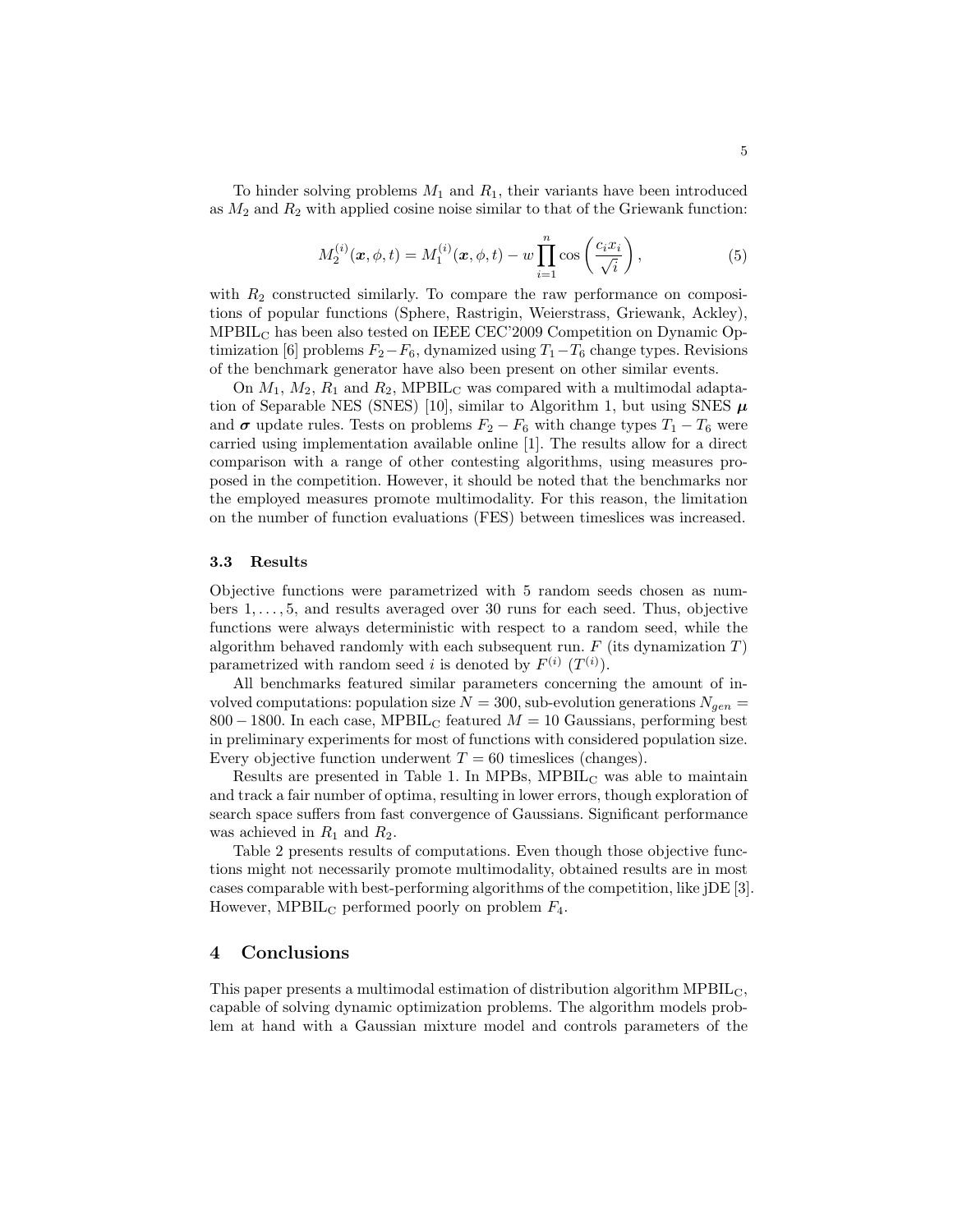**Table 1.** Performance of MPBIL<sub>C</sub> and multimodal modification of SNES on  $M_1, M_2, R_1$  and  $R_2$  under  $m_1 - m_1$  measures.  $M_1, M_2$  were run with  $K = 10$  peaks,  $d = 5$  dimensions,  $(\alpha, \beta, \delta, \rho) = (0.4, 0.01, 0.0001, 0.15)$ Table 1. Performance of MPBIL<sub>C</sub> and multimodal modification of SNES on M<sub>1</sub>, M<sub>2</sub>, M<sub>2</sub> and R<sub>2</sub> under  $m_1 - m_{10}$  measures. M<sub>1</sub>, M<sub>2</sub>, M<sub>2</sub> and R<sub>2</sub> under  $m_1 - m_{10}$  measures. M<sub>1</sub>, M<sub>2</sub> were run with  $K = 10$  peaks,  $d = 5$  dimensions,  $(\alpha, \beta, \delta, \rho) = (0.4, 0.01, 0.0001, 0.15)$ , Gaussians initialized with  $\sigma_{init} = 5$  and restarted with  $\sigma_{init} = 5$  and restarted with  $\sigma_{init} = 5$  and restarted with  $\sigma_{init} = 6$  and with  $(t_r, \sigma_r) = (800, 0.5)$ . R<sub>1</sub>, R<sub>2</sub> were run with  $d = 10$ , domain restricted to  $[-30, 30]^d$ , adaptation parametrized with  $(\alpha, \beta, \delta, \rho) =$  $(0.4, 0.01, 0.100001, 0.15)$ , Gaussians initialized with  $\sigma_{init} = 0.6$  and restarted with  $(t_r, \sigma_i) = (1000, 0.3)$ . Cosine noise was parametrized with  $(w, c_i) = (2.0, 1.0)$  in  $M_2$  and  $(w, c_i) = (20, 0.1)$  in  $R_2$ . In all cases positions of Gaussians were initialized with uniform distribution.

| $R_{\rm i}^{(5)}$                                                                                               |                                                                                                    |                                                               |                                                                                                  |                                                 | 1.941                             |                                              |                                         |                   |                             |                                                                                                                                                                                                                                                                                                                                |                                                                                                                                                                                           | $R_2^{(5)}$                                                                                                                    |                                     |                                                                               |                                       | <b>L866</b> :                               |                                                                                                                                                                                                                                   |                                    |                         |                          |                                                                                                  | 1.966                                          |
|-----------------------------------------------------------------------------------------------------------------|----------------------------------------------------------------------------------------------------|---------------------------------------------------------------|--------------------------------------------------------------------------------------------------|-------------------------------------------------|-----------------------------------|----------------------------------------------|-----------------------------------------|-------------------|-----------------------------|--------------------------------------------------------------------------------------------------------------------------------------------------------------------------------------------------------------------------------------------------------------------------------------------------------------------------------|-------------------------------------------------------------------------------------------------------------------------------------------------------------------------------------------|--------------------------------------------------------------------------------------------------------------------------------|-------------------------------------|-------------------------------------------------------------------------------|---------------------------------------|---------------------------------------------|-----------------------------------------------------------------------------------------------------------------------------------------------------------------------------------------------------------------------------------|------------------------------------|-------------------------|--------------------------|--------------------------------------------------------------------------------------------------|------------------------------------------------|
| $R^{(4)}_1$                                                                                                     |                                                                                                    |                                                               |                                                                                                  | 886. 1566. 1666.                                |                                   |                                              |                                         | 6866   1666   666 | 896 8992 8957               | 1.618 1.802 1.822                                                                                                                                                                                                                                                                                                              |                                                                                                                                                                                           | $\mid R_{\gamma}^{(4)}\mid$                                                                                                    |                                     |                                                                               |                                       |                                             |                                                                                                                                                                                                                                   |                                    |                         |                          |                                                                                                  |                                                |
| $\mid R_{1}^{(3)}\mid$<br><b>SNES</b>                                                                           |                                                                                                    |                                                               |                                                                                                  |                                                 |                                   |                                              |                                         |                   |                             |                                                                                                                                                                                                                                                                                                                                | <b>SNES</b>                                                                                                                                                                               | $\left  R_{2}^{(3)}\right $                                                                                                    |                                     |                                                                               |                                       |                                             |                                                                                                                                                                                                                                   |                                    |                         |                          |                                                                                                  |                                                |
|                                                                                                                 |                                                                                                    |                                                               |                                                                                                  | 9989.9989                                       | 1.715 1.694 1.639 1.932           | $0.0303$ $0.0283$ $0.0131$ $0.0253$ $0.0162$ | 107.6 108.7 68.12 65.51 11.21           | .9989.9989        | $.898$ $ .9005$             |                                                                                                                                                                                                                                                                                                                                |                                                                                                                                                                                           | $R_2^{(1)} \mid R_2^{(2)} \mid$                                                                                                |                                     |                                                                               | 1.316 1.206 9.277 9.321 2.391         | $\sim$ 0.66   266   266   266               | 11.37 11.6 11.44 11.45                                                                                                                                                                                                            | $0318$ $0226$ $0259$ $0292$ $0251$ | 86.68 78.32 58.28 127.6 | 7866   666   7666   7666 | $0.9237$ $0.9257$ $0.9243$ $0.9262$ $0.9234$                                                     |                                                |
| $R^{(1)}_1 \mathbin  R^{(2)}_1$                                                                                 |                                                                                                    |                                                               | 28.99 8.14 9.668 7.328 19.25                                                                     |                                                 |                                   |                                              |                                         |                   |                             |                                                                                                                                                                                                                                                                                                                                |                                                                                                                                                                                           |                                                                                                                                | 56.76 85.47 77.34 57.65 126.3       |                                                                               |                                       | $-999$                                      | 11.5                                                                                                                                                                                                                              |                                    | 57.4                    | $-999$                   |                                                                                                  | 1.917 1.884 1.999 1.951                        |
|                                                                                                                 |                                                                                                    |                                                               |                                                                                                  |                                                 |                                   |                                              |                                         |                   |                             |                                                                                                                                                                                                                                                                                                                                |                                                                                                                                                                                           |                                                                                                                                |                                     | 111.8   105.1   115.3   116.4   111.8   252.8   226.2   196.6   193.8   306.5 |                                       |                                             | 11.05                                                                                                                                                                                                                             |                                    |                         |                          |                                                                                                  |                                                |
| $\mid R_{1}^{(2)} \mid R_{1}^{(3)} \mid R_{1}^{(4)} \mid R_{1}^{(5)}$                                           |                                                                                                    |                                                               | $.0433$   $.043$   $.043$   $.0466$   $.0432$                                                    |                                                 |                                   |                                              |                                         |                   | 855  8553  8597  8573  8566 |                                                                                                                                                                                                                                                                                                                                | MPBIL <sub>C</sub>                                                                                                                                                                        | $R^{(1)}_2 \left  \right. R^{(2)}_2 \left. \right  R^{(3)}_2 \left  \right. R^{(4)}_2 \left  \right. R^{(5)}_2 \left  \right.$ | $1.089$ $ 1.087 1.087 1.086 1.089 $ |                                                                               | $.9856$ $.9839$ $.9803$ $.9852$       |                                             | 11.05                                                                                                                                                                                                                             |                                    | .0576 .0561             |                          | .8541 .8518 .8565 .8522 .8538                                                                    |                                                |
| MPBIL <sub>C</sub>                                                                                              |                                                                                                    |                                                               |                                                                                                  |                                                 |                                   |                                              |                                         |                   |                             |                                                                                                                                                                                                                                                                                                                                |                                                                                                                                                                                           |                                                                                                                                |                                     |                                                                               |                                       |                                             | $1.81\,$                                                                                                                                                                                                                          |                                    | .063                    |                          |                                                                                                  |                                                |
|                                                                                                                 |                                                                                                    |                                                               |                                                                                                  |                                                 |                                   |                                              |                                         |                   |                             |                                                                                                                                                                                                                                                                                                                                |                                                                                                                                                                                           |                                                                                                                                |                                     |                                                                               |                                       |                                             |                                                                                                                                                                                                                                   |                                    |                         |                          |                                                                                                  |                                                |
| $R_1^{(1)}$ $\mid$                                                                                              | $2.806$   $2.866$   $2.731$   $2.763$   $2.664$    $106.7$   $107.2$   $67.58$   $64.85$   $109.6$ | $10.44 11.76 122.4 118.3 131.3 442.2 214.1 173.1 178.5 231.1$ |                                                                                                  |                                                 | 1.812 1.796 1.788 11.04 11.04     | 6599   6439   6599   6477   6636             | $7.778$ $9.518$ $1.275$ $8.723$ $9.932$ |                   |                             | 11.76 11.77 11.61 11.91 11.79 1.685 1.712                                                                                                                                                                                                                                                                                      |                                                                                                                                                                                           |                                                                                                                                |                                     |                                                                               | .985                                  |                                             | 1.815 1.813                                                                                                                                                                                                                       |                                    | $.0566$ $.0578$         |                          |                                                                                                  | $1.271$   $1.29$   $1.056$   $1.565$   $1.496$ |
|                                                                                                                 |                                                                                                    | $89.53   56.32   17.16   64.65   145.5  $                     |                                                                                                  |                                                 |                                   | 3986.  398.  3998.  3998.  3866.             |                                         | .218              |                             | 14.7 13.18                                                                                                                                                                                                                                                                                                                     |                                                                                                                                                                                           |                                                                                                                                |                                     |                                                                               |                                       |                                             |                                                                                                                                                                                                                                   |                                    |                         | .033                     | $\circ$                                                                                          |                                                |
|                                                                                                                 |                                                                                                    |                                                               |                                                                                                  |                                                 |                                   |                                              |                                         | <b>912</b> °      |                             |                                                                                                                                                                                                                                                                                                                                | Measure $ M_2^{(1)} M_2^{(2)} M_2^{(3)} M_2^{(4)} M_2^{(5)} M_2^{(5)} M_2^{(2)} M_2^{(2)} M_2^{(3)} M_2^{(4)} M_2^{(5)}$<br>Thog [117.5] 89.05] 85.12] 10.42] 104 8    4 04014 00014 0001 |                                                                                                                                |                                     |                                                                               |                                       |                                             |                                                                                                                                                                                                                                   |                                    | 54.1 73.31              | .0413                    | $\circ$                                                                                          |                                                |
| <b>SNES</b>                                                                                                     |                                                                                                    |                                                               |                                                                                                  |                                                 |                                   |                                              | 48   54.11   85.2                       |                   | .568   .2379   .1181        | 13.8                                                                                                                                                                                                                                                                                                                           |                                                                                                                                                                                           |                                                                                                                                |                                     |                                                                               |                                       |                                             |                                                                                                                                                                                                                                   |                                    |                         |                          | $\circ$                                                                                          |                                                |
|                                                                                                                 | $69.62$ 67.84 45.41 73.2                                                                           |                                                               |                                                                                                  |                                                 |                                   |                                              |                                         |                   |                             |                                                                                                                                                                                                                                                                                                                                |                                                                                                                                                                                           |                                                                                                                                |                                     |                                                                               |                                       |                                             |                                                                                                                                                                                                                                   |                                    | 48.36 46.76             | $.0429$ $.0459$          |                                                                                                  |                                                |
| $\bigl \, M_1^{(1)}\,\bigr \, M_1^{(2)}\,\bigr \, M_1^{(3)}\,\bigr \, M_1^{(4)}\,\bigr \, M_1^{(5)}$            | 50.2                                                                                               |                                                               | 60.54 55.62 93.16 76.29 49.9                                                                     | $(3225 \mid 4175 \mid 6713 \mid 5716 \mid 2091$ | $ 14.05 $ 13 $ 13.67 15.01 13.75$ |                                              | 51.87 39.8                              | .3233 .4115 .6812 | $.0422 \, 1242$             | 13.62 13.12                                                                                                                                                                                                                                                                                                                    |                                                                                                                                                                                           |                                                                                                                                |                                     | 113.8 82.52 83.75 8.878 98.39                                                 | $3.668$ $3.69$ $3.65$ $3.638$ $3.696$ | $0.0303$ $0.0429$ $0.0459$ $0.0413$ $0.033$ | $5 18.38 18.36 17.81  8.798 9.447 8.718 8.549 8.356$                                                                                                                                                                              |                                    | 62                      | .0303                    | $\circ$                                                                                          | 8.648 8.983 8.605 8.516 8.444                  |
|                                                                                                                 |                                                                                                    | 48.5                                                          | 69.53                                                                                            |                                                 |                                   |                                              |                                         |                   |                             |                                                                                                                                                                                                                                                                                                                                |                                                                                                                                                                                           |                                                                                                                                |                                     |                                                                               |                                       |                                             |                                                                                                                                                                                                                                   |                                    |                         |                          |                                                                                                  |                                                |
|                                                                                                                 |                                                                                                    |                                                               |                                                                                                  |                                                 |                                   |                                              |                                         |                   |                             |                                                                                                                                                                                                                                                                                                                                |                                                                                                                                                                                           |                                                                                                                                |                                     |                                                                               |                                       |                                             |                                                                                                                                                                                                                                   |                                    |                         |                          |                                                                                                  |                                                |
| MPBIL <sub>C</sub>                                                                                              | .5 119.3 111.7 107.3                                                                               | $114.587$ 41.86                                               | 2 86.45 8.617                                                                                    |                                                 |                                   |                                              |                                         |                   |                             |                                                                                                                                                                                                                                                                                                                                |                                                                                                                                                                                           |                                                                                                                                |                                     |                                                                               |                                       |                                             |                                                                                                                                                                                                                                   |                                    |                         |                          |                                                                                                  |                                                |
|                                                                                                                 |                                                                                                    |                                                               |                                                                                                  |                                                 |                                   |                                              |                                         |                   |                             |                                                                                                                                                                                                                                                                                                                                |                                                                                                                                                                                           |                                                                                                                                |                                     |                                                                               |                                       |                                             |                                                                                                                                                                                                                                   |                                    |                         |                          |                                                                                                  |                                                |
|                                                                                                                 |                                                                                                    |                                                               | $\begin{array}{ c c } \hline 115 & 152.5 \\ 84.4 & 45.51 \\ 63.96 & 114.2 \\ \hline \end{array}$ |                                                 |                                   |                                              |                                         |                   |                             |                                                                                                                                                                                                                                                                                                                                |                                                                                                                                                                                           |                                                                                                                                |                                     |                                                                               |                                       |                                             |                                                                                                                                                                                                                                   |                                    |                         |                          |                                                                                                  |                                                |
| $\text{Measure} \left  M_1^{(1)} \right  M_1^{(2)} \left  M_1^{(3)} \right  M_1^{(4)} \left  M_1^{(5)} \right $ | fbog                                                                                               | emo                                                           | eb                                                                                               |                                                 |                                   |                                              |                                         |                   |                             | $\begin{tabular}{ l c c c } \hline \text{accur} & $.6603$ & $.9213$ & $.8609$ & $.8585$ & $.7415$ & $.33\hline \text{In (intr)} & $14.75$ & $14.29$ & $14.61$ & $14.7$ & $14.8$ & $14\hline \text{p}k\_cvr$ & $2.5$ & $4.146$ & $4.121$ & $2.92$ & $2.285$ & $.9\hline \text{p}k\_err$ & $52.74$ & $33.16$ & $18.89$ & $25.54$ |                                                                                                                                                                                           |                                                                                                                                |                                     |                                                                               |                                       |                                             | emo   37.15   15.2   15.48   18.04   21.41    11:<br>eb   86.23   7.18   75.97   73.2   8.903   3.4<br>accur   8291   9091   949   9687   7876   0<br>  In(inrt)   18.01   17.95   18.38   18.36   17.81   8.<br>  pk.cvr   2.962 |                                    |                         |                          | arr   .597   .7165   .7963   .7675   .7368  <br>h(explr)   13.68   13.41   13.52   13.67   13.68 |                                                |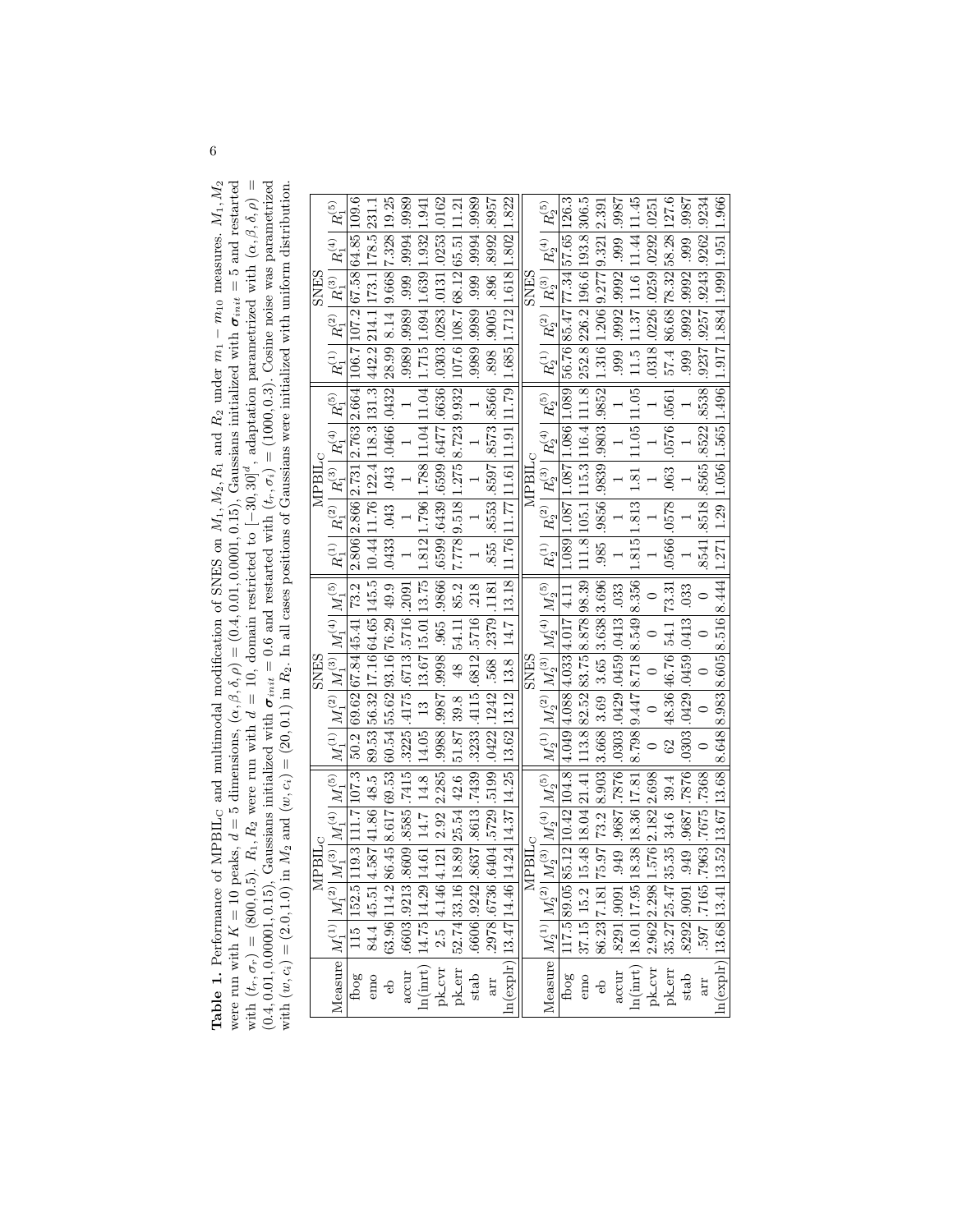mixture using  $\text{PBIL}_{\text{C}}$ -like rules. By iteratively adjusting parameters throughout sub-generations, modes of the mixture are expected to converge to optima, which would then be utilized at timeslice to track changes of the objective function.

To assess performance of the proposed algorithm, numerous benchmarks have been run on popular DOPs under different change functions, noise and random seeds. Multimodality has been verified through a set of measures promoting diversity and peak coverage. The algorithm has outperformed a multimodal modification of SNES on benchmarks  $M_1, M_2, R_1, R_2$  and gave results comparable in most cases to those CEC'2009 winning algorithm jDE on problems  $F_2 - F_6$ . It should be noted, however, that as the wide range of possible DOPs is far from being covered by synthetic benchmarks,  $MPBIL<sub>C</sub>$  favors multimodality which is expected to be found in real-world problems, and not necessarily in benchmarks. Employed measures revealed that multimodality has been achieved, proving suitability of Gaussian mixtures for solving DOPs.

Table 2. Performance of MPBIL<sub>C</sub> on  $F_2 - F_6$  objectives.  $F_2 - F_6$  were run with  $(\alpha, \beta, \delta, \rho) = (0.1, 0.05, 0.0001, 0.5)$  and  $N_{gen} = 800$ ; problems  $F_2, F_5, F_6$  with  $(\alpha, \beta, \delta, \rho) = (0.4, 0.01, 0.0001, 0.15), N_{gen} = 1800 \text{ and } (t_r, \sigma_r) = (1000, 5).$  Results obtained for remaining random seeds  $2, \ldots, 5$  were comparable with those presented.

| Problem | Errors                                                                                   | $T_1^{(1)}$ | $T_2^{(1)}$ | $T_3^{(1)}$                                                     | $T_4^{(1)}$ | $T_5^{(1)}$ | $T_6^{(1)}$ | $T_1^{(2)}$ | $T_2^{(2)}$ | $T_3^{(2)}$                                  | $T^{(2)}_4$                                   |
|---------|------------------------------------------------------------------------------------------|-------------|-------------|-----------------------------------------------------------------|-------------|-------------|-------------|-------------|-------------|----------------------------------------------|-----------------------------------------------|
| $F_2$   | $Avg\_best$   .0305   .0606                                                              |             |             | .2396 .2517 .21 .2296 .0549 .0483 .1861 .2995                   |             |             |             |             |             |                                              |                                               |
|         | Avg_worst 83.71 90.28 66.68 396.8 90.26 90.25 87.73 9.29 7.384 396.8                     |             |             |                                                                 |             |             |             |             |             |                                              |                                               |
|         | Avg_mean $ 38.25 33.35 $                                                                 |             |             | 33.99                                                           |             |             |             |             |             | $ 230.7 43.88 43.92 39.07 37.82 41.29 229.5$ |                                               |
|         | <b>STD</b>                                                                               |             | 43.8 44.44  | $28.35 \, \, 180$                                               |             |             |             |             |             | 47.46 47.86 45.67 51.11 5.691 18.41          |                                               |
| $F_3$   | Avg.best $ 50.03 47.21 $ 62.59 $ 60.87 49.87 53.87 153.6 192.5 $ 489 $ 424.2 $           |             |             |                                                                 |             |             |             |             |             |                                              |                                               |
|         | Avg_worst  671   694.4   688.6   669.5   685.5   674.7   713.3   73.27   724.4   725.5   |             |             |                                                                 |             |             |             |             |             |                                              |                                               |
|         | $Avg\_mean$ [268.8 [267.7]                                                               |             |             | 368.2                                                           |             |             |             |             |             | $ 506.8 278.8 264.8 646.1 653.5 651.6 625.4$ |                                               |
|         | <b>STD</b>                                                                               |             | 240.8 237.4 | 254                                                             |             |             |             |             |             |                                              | $ 200.2 242.7 230.3 79.55 8.264 36.06 61.98 $ |
| $F_4$   | Avg_best  444.2 408.6  443.4  208.1 424.3 421.2 382.6 375.8 373.1 198.8                  |             |             |                                                                 |             |             |             |             |             |                                              |                                               |
|         | Avg_worst [542.1 [555.3] 523.6 [682.1 [534.2 [532.8] 75.15 [761.1 [689.6] 635.2          |             |             |                                                                 |             |             |             |             |             |                                              |                                               |
|         | Avg_mean 492.7 486.8 482.0 393.6 478.9 479.2 537.9 536.7 489.4 388.5                     |             |             |                                                                 |             |             |             |             |             |                                              |                                               |
|         | <b>STD</b>                                                                               |             | 23.5 33.52  | 18.39   108.2   27.49   26.64   61.66   7.741   122.8   137.4   |             |             |             |             |             |                                              |                                               |
| $F_5$   | Avg_best  .1047 .1237 .1058  .3768 .2857 .3146 .1047 .1122 .1218 .4221                   |             |             |                                                                 |             |             |             |             |             |                                              |                                               |
|         | Avg_worst 31.83 44.92 35.55 28.93 20.12 19.53 34.59 35.96 48.5 31.09                     |             |             |                                                                 |             |             |             |             |             |                                              |                                               |
|         | $Avg_mean 3.471 $                                                                        |             | 3.8         | $ 4.1493 4.195 2.471 1.999 2.682 2.075 1.027 4.735$             |             |             |             |             |             |                                              |                                               |
|         | <b>STD</b>                                                                               | 5.971       | 35.5        | $ 8.7358 $ 1.68 $ 4.833 2.157 $ 6.2 $ 8.532 143.6 2.177$        |             |             |             |             |             |                                              |                                               |
| $\,F_6$ | Avg_best  .1034 .1021  .1051  .1916  .192  .2021 .0992 .0977 .3466 .1913                 |             |             |                                                                 |             |             |             |             |             |                                              |                                               |
|         | Avg_worst $ 42.09 8.692 4.355 424.6 67.56 69.22 64.09 87.78 73.47 361.8$                 |             |             |                                                                 |             |             |             |             |             |                                              |                                               |
|         | Avg_mean   14.21   17.02   6.943   24.23   21.45   21.62   2.008   2.088   29.15   23.81 |             |             |                                                                 |             |             |             |             |             |                                              |                                               |
|         | <b>STD</b>                                                                               |             |             | 152.4 42.16  23.58   73.3  42.07 41.73 44.27  45.8  41.43 57.88 |             |             |             |             |             |                                              |                                               |